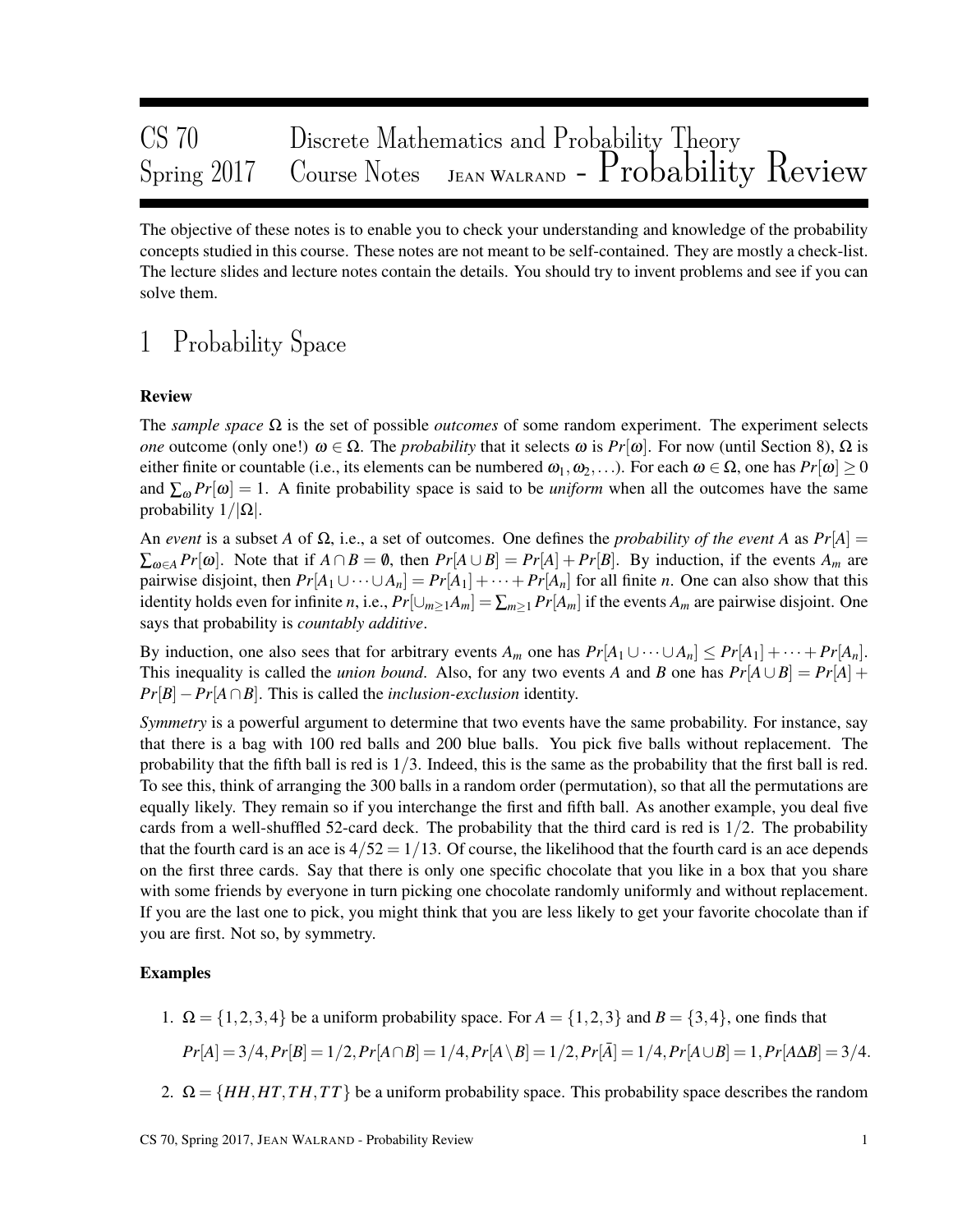experiment "flipping a fair coin twice." Note that the outcome of the experiment is one of the elements of Ω. It would be fundamentally wrong to say that this experiment is described by  $\Omega = \{H, T\}$  where one picks two elements of  $\Omega$  when one performs the experiment. It is wrong because we want to describe how the coin flips are related. For instance, if we glue the two coins together so that they both land on the same face, then the probability space becomes the uniform space  $\{HH,TT\}$ . We lose this relationship if we think of  $\Omega = \{H, T\}$  and we select two outcomes. Hence, it is essential that  $\omega$  describes the full outcome of the complete experiment, i.e., each  $\omega$  describes the two coin flips. *Make sure you understand this point.* What would the probability space be if you flipped the fair coin 100 times?

- 3.  $\Omega = \{H, T\}$  with  $Pr[H] = 0.6$  and  $Pr[T] = 0.4$ . This probability space describes the random experiment "flipping a biased coin once."
- 4.  $\Omega = \{1, 2, ...\}$  with  $Pr[n] = (1 p)^{n-1}p$  for  $n \ge 1$ . This probability space describes the random experiment "flipping a biased coin until it yields the first *H*."

# 2 Conditional Probability and Independence

### Review

For two events *A* and *B* in  $\Omega$ , one defines the *conditional probability of A given B* as  $Pr[A|B] := Pr[A \cap B]$ *B*]/*Pr*[*B*]. We say that *A* and *B* are independent if  $Pr[A \cap B] = Pr[A]Pr[B]$ . Three events *A*, *B*, *C* are mutually independent if they are independent two by two and if, in addition,  $Pr[A \cap B \cap C] = Pr[A]Pr[B]Pr[C]$ . More generally, the events  $\{A_i, i \in I\}$  are mutually independent if

$$
Pr[A_{i_1} \cap A_{i_2} \cap \cdots \cap A_{i_n}] = Pr[A_{i_1}] \times \cdots \times Pr[A_{i_n}]
$$

for all  $n \ge 2$  and any  $\{i_1, \ldots, i_n\} \subset I$ . We say that the events *A* and *B* are positively (resp., negatively) correlated if  $Pr[A \cap B] > Pr[A]Pr[B]$  (resp.,  $Pr[A \cap B] < Pr[A]Pr[B]$ ). Thus, if *A* and *B* are positively correlated, then  $Pr[B|A] > Pr[B]$ . Note that this does not imply that *A* causes *B*. For instance, one also has  $Pr[A|B] > Pr[A]$ , so is it *A* that causes *B* or *B* that causes *A*? In fact, it may be neither: the events could have a common cause, like people who drive a Tesla being more likely to own a vacation home, and vice-versa.

- 1. Let  $\Omega = \{1,2,3,4\}$  be a uniform probability space. Let also  $A = \{1,2,3\}$  and  $B = \{3,4\}$ . Then  $Pr[A|B] = 1/2, Pr[B|A] = 1/3$ . Here, *A* and *B* are negatively correlated.
- 2. Roll a balanced six-sided die. The probability that the outcome is 6 given that it is larger than 4 is  $1/2.$
- 3. A couple has two kids, at least one of which is a girl. The probability that they have two girls is  $Pr[GG]/Pr[GB, BG, GG] = 1/3$ . Perhaps surprisingly, it is not  $1/2$ .
- 4. Roll a balanced six-sided die twice. Let *A* be the event that the first roll yields *m* for some  $m \in$  $\{1,\ldots,6\}$  and *B* the event that the second roll yields *n* for some *n* in  $\{1,\ldots,6\}$ . Then *A* and *B* are independent. We say that the two rolls are independent. (See Section 4.)
- 5. Let  $\Omega = \{1, \ldots, 8\}$  be a uniform probability space. Let  $A = \{1, 2, 3, 4\}, B = \{4, 5\}, C = \{1, 2, 5, 6\}.$ Then *A*,*B*,*C* are pairwise independent, not mutually. Note that *A*,*B*,*C* would not be pairwise independent if the uniform probability space were  $\{1,\ldots,6\}$ .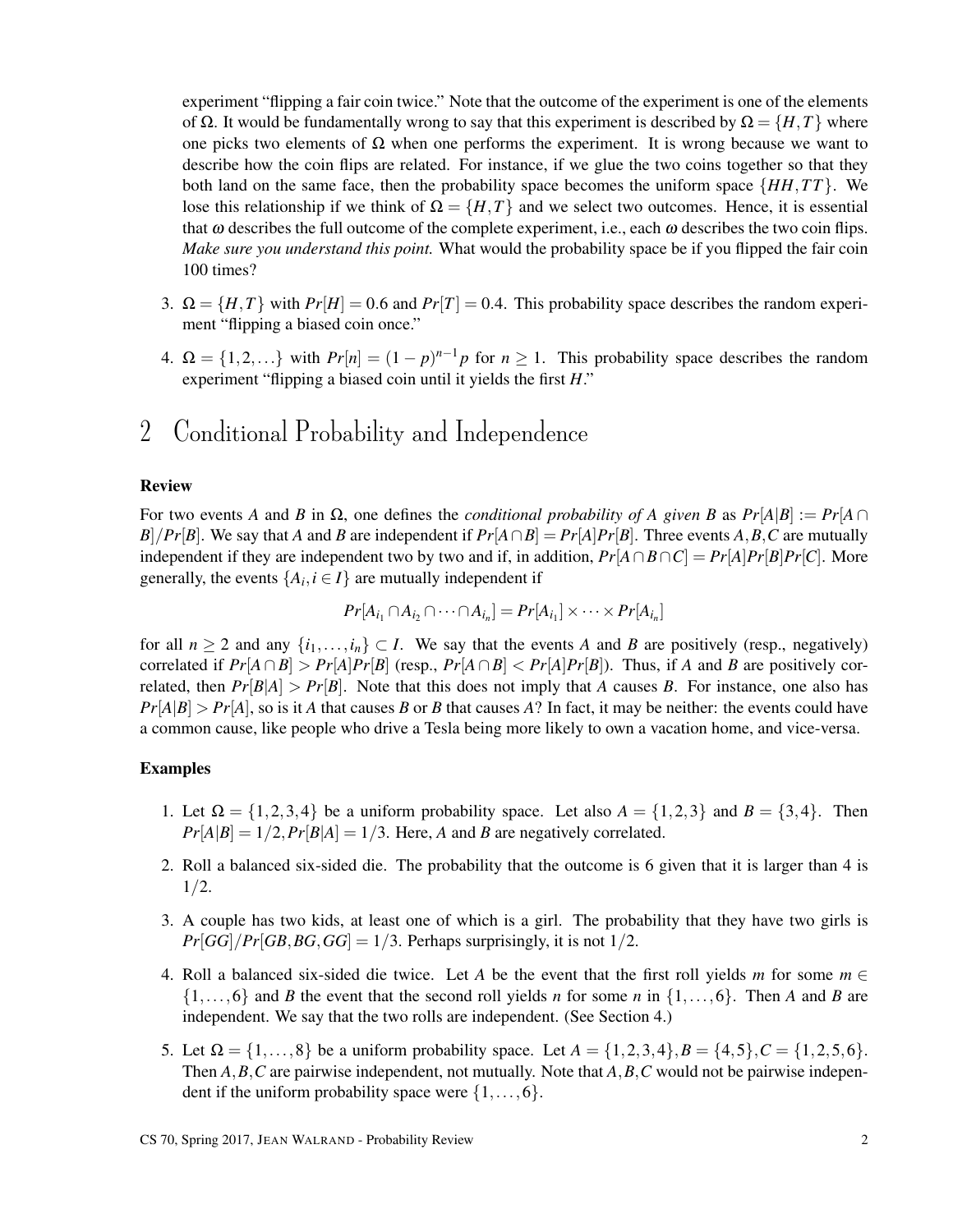- 6. Let  $\Omega = \{1, \ldots, 8\}$  be a uniform probability space. Then  $A = \{1, 2, 3, 4\}, B = \{2, 4, 6, 8\}, C = \{2, 3, 6, 7\}$ are mutually independent.
- 7. Let  $\{A_i, i \in I\}$  be mutually independent. Let also *J* and *K* be disjoint finite subsets of *I*. Define *E* to be an event obtained by performing set operations on the events  $\{A_i, i \in J\}$  and F an event obtained by performing set operations on the events  $\{A_i, i \in K\}$ . For instance,  $E = (A_1 \cup A_2) \setminus (A_3 \cap A_4)$  and  $F = (A_5 \Delta A_6) \setminus A_7$ . Then *E* and *F* are independent. Here is a general proof, for arbitrary *E* and *F*. First look at the case of three events  $A_1, A_2, A_3$ . When you draw the Venn diagram, you find that there 8 disjoint sets that make up  $\Omega$ :  $B_1 = A_1 \cap A_2 \cap A_3$ ,  $B_2 = A_1 \cap A_2^c \cap A_3^c$ , ...,  $B_8 = A_1^c \cap A_2^c \cap A_3^c$ . These events are of the form  $D_1 \cap D_2 \cap D_3$  where each  $D_i$  is either  $A_i$  or  $A_i^c$ . Any event that you can create by performing set operations on  $A_1$ ,  $A_2$ ,  $A_3$  is a union of some of the eight sets  $B_j$ . More generally, define the *atoms*  $B_n$  of  $\{A_i, i \in J\}$  to be all the events of the form  $B_n = \bigcap_{i \in J} D_i$  where each  $D_i$  is either  $A_i$  or *A*<sup>*c*</sup>. Similarly, define the atoms  $C_m$  of  $\{A_i, i \in K\}$ . These atoms  $B_n$  are pairwise disjoint. Similarly, the atoms  $C_m$  are pairwise disjoint. Also, each  $B_n$  is independent of every  $C_m$ . Moreover, E is a union of atoms  $B_n$  and F is a union of atoms  $C_m$ . Thus,  $Pr[E \cap F] = Pr[\cup_{m,n}(B_n \cap C_m)] = \sum_{m,n} Pr[B_n \cap C_m] =$  $\sum_{m,n} Pr[B_n]Pr[C_m] = (\sum_n Pr[B_n])(\sum_m Pr[C_m]) = Pr[E]Pr[F].$

## 3 Bayes' Rule

### Review

The setup is that  $\Omega$  is a probability space,  $\{A_1, \ldots, A_n\}$  are a partition of  $\Omega$  and *B* is some event. Then

$$
Pr[A_m|B] = \frac{Pr[A_m]Pr[B|A_m]}{\sum_{k=1}^n Pr[A_k]Pr[B|A_k]}, m = 1, \ldots, n.
$$

The point of this formula is as follows. We think of the *A<sup>m</sup>* as possible pairwise exclusive *circumstances* under which the *symptom B* can occur. One knows the *prior* probability  $Pr[A_k]$  of every circumstance. One also knows the conditional probability  $Pr[B|A_k]$  that *B* occurs under circumstance  $A_k$ . Bayes' Rule tells us how to compute the likelihood  $Pr[A_k|B]$  that circumstance  $A_k$  is in effect given that *B* occurs. Think of  $A_k$  as a disease and *B* as a symptom such as a fever, or a suspicious X-ray reading, or some abnormal value for a test. One calls  $Pr[A_m|B]$  the *posterior* probability of  $A_m$  given *B*. Thus, Bayes' Rule computes the posterior probabilities  $Pr[A_m|B]$  given the prior probabilities  $Pr[A_m]$  and the conditional probabilities  $Pr[B|A_m]$ .

The event  $A_m$  with the maximum value of  $Pr[A_m|B]$  is said to be the *Maximum A Posteriori* (MAP) estimate of the circumstance given the symptom, i.e., the most likely circumstance *A<sup>m</sup>* given that *B* occurs. The event  $A_m$  with the maximum value of  $Pr[B|A_m]$  is said to be the *Maximum Likelihood Estimate* (MLE) of the circumstance given the symptom. The MLE and the MAP coincide if the priors are uniform, i.e., if  $Pr[A_m] = 1/n$  for  $m = 1, \ldots, n$ . Otherwise, they generally differ. Thus, the MAP is the most likely  $A_m$ given *B* while the MLE is the *A<sup>m</sup>* that makes *B* most likely. For instance, Ebola is the MLE circumstance of diarrhea whereas food poisoning may be the MAP.

#### Examples

1. A coin is equally likely to be fair or biased with  $Pr[H] = 0.7$ . You flip it once and get *H*. The posterior probability that the coin is fair is

$$
\frac{0.5 \times 0.5}{0.5 \times 0.5 + 0.5 \times 0.7} \approx 0.42.
$$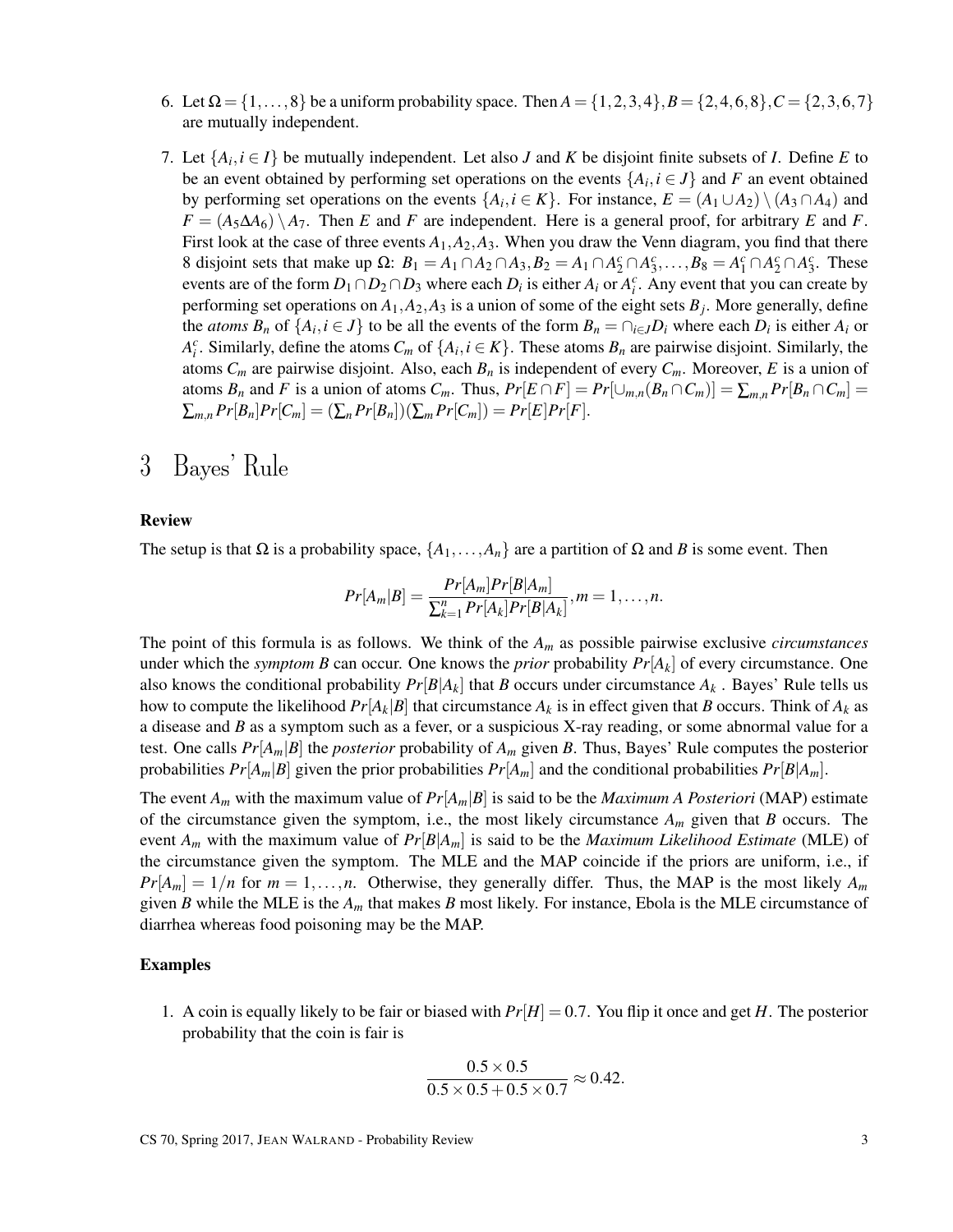Thus, the coin is a bit more likely to be biased since it produced one *H*. The probability that the next coin flip yields *H* is then

$$
0.42 \times 0.5 + 0.58 \times 0.7 \approx 0.62.
$$

If the first flip yields *T*, then you can verify that the likelihood that the second flip yields *H* is 0.575.

2. A coin is fair with probability 0.7, otherwise it is such that  $Pr[H] = 0.6$ . You flip the coin ten times and get 8 heads. The posterior probability that the coin is fair is

 $\overline{10}$ 

$$
\frac{0.7\binom{10}{8}(0.5)^8(0.5)^2}{0.7\binom{10}{8}(0.5)^8(0.5)^2+0.3\binom{10}{8}(0.6)^8(0.4)^2} \approx 0.1.
$$

Thus, it is much more likely that the coin is biased since it produced so many heads. Consequently, the conditional probability that flip 11 yields heads is approximately  $0.1 \times 0.5 + 0.9 \times 0.6 \approx 0.59$ .

3. A coin is fair with probability 0.5, otherwise it is such that  $Pr[H] = 0.6$ . You flip the coin repeatedly and it takes 10 flips until the first  $H$ . The posterior probability that it is fair is

$$
\frac{0.5 \times (0.5)^9 (0.5)}{0.5 \times (0.5)^9 (0.5) + 0.5 \times (0.4)^9 (0.6)} \approx 0.86.
$$

Thus, the conditional probability that the coin is fair is much larger than the prior probability 0.5 because it took so long to get the first *H*. Consequently, the probability that the next flip, i.e., flip 11, yields heads is approximately  $0.86 \times 0.5 + 0.14 \times 0.6 \approx 0.51$ .

4. There are two envelopes. The first one contains five checks in the amounts of  $\{1,2,5,5,6\}$  and the second contains four checks in the amounts  $\{2, 5, 6, 8\}$ . You pick an envelope at random and then pick a check at random. Given that the check you got is in the amount of 5, the posterior probability that you picked it from the first envelope is

$$
\frac{0.5 \times (2/5)}{0.5 \times (2/5) + 0.5 \times (1/4)} \approx 0.62.
$$

Thus, if you are offered to either keep the envelope you selected or to switch to the other envelope, you should switch because the second envelope contains more money.

### 4 Random Variables and Expectation

### Review

A *random variable* is a *real-valued function of the outcome of a random experiment*. Thus, there is a probability space  $\Omega$  with *Pr*[ω] defined for each  $\omega \in \Omega$ . This probability space defines the random experiment. A random variable *X* is a function  $X : \Omega \to \mathfrak{R}$  that assigns a real number  $X(\omega)$  to each outcome  $\omega \in \Omega$ . For *A* ⊂ **R**, one defines  $Pr[X ∈ A] := Pr[X^{-1}(A)]$  where  $X^{-1}(A) := \{ω ∈ Ω \mid X(ω) ∈ A\}$  is the *inverse image* of *A* under the function *X*. Similarly,  $Pr[X = a] := Pr[X^{-1}(\{a\})]$ . The *distribution* of a random variable *X* is the set of its possible values and their probability. This may seem abstract, so here is a concrete example. Say that a bag contains 100 balls. Among those, 23 are marked with the value 5 and the others are marked with different values. Let  $\omega$  be the ball you pick and  $X(\omega)$  the value marked on the ball. Then  $Pr[X = 5] = Pr[X^{-1}(5)] = 23/100$ . Here,  $X^{-1}(5)$  is the set of 23 balls marked with the value 5.

If *X*, *Y* are two random variables on  $\Omega$  and  $g : \mathbb{R}^2 \to \mathbb{R}$  is a function, then  $g(X, Y)$  is a new random variable that assigns the real number  $g(X(\omega), Y(\omega))$  to  $\omega \in \Omega$ .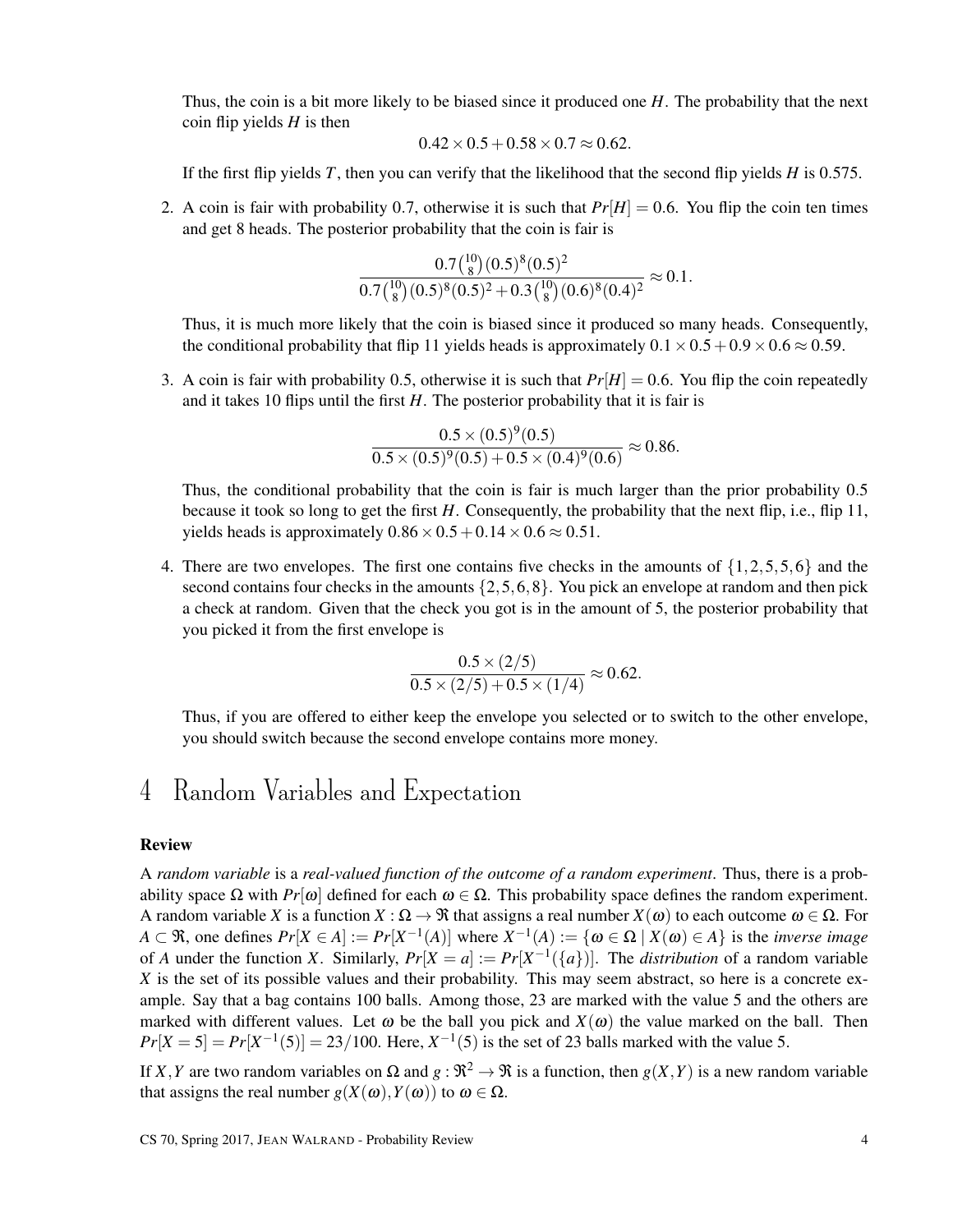The expected value of *X* is  $E[X] := \sum_{x} x Pr[X = x] = \sum_{\omega} X(\omega) Pr[\omega]$ . Thus,  $E[g(X, Y)] = \sum_{\omega} g(X(\omega), Y(\omega)) Pr[\omega]$ . Expectation is linear:  $E[aX + bY] = aE[X] + bE[Y]$ .

Given an event *A*, one defines the *conditional expectation* of *X* given *A* as  $E[X|A] := \sum_{x} x Pr[X = x|A]$  $\sum_{\omega} X(\omega) Pr[\omega|A]$ . Assume that  $\{A_1, \ldots, A_n\}$  is a partition of  $\Omega$ . Then  $E[X] = \sum_m E[X|A_m] Pr[A_m]$ . In particular,  $E[X] = \sum_{y} E[X|Y = y] Pr[Y = y]$ . If we define the *conditional expectation* of X given Y as  $E[X|Y] := g(Y)$ where  $g(y) := E[X|Y = y]$ , then we see that  $E[X] = E[E[X|Y]]$ .

One also finds that  $E[Xg(Y)|Y] = g(Y)E[X|Y]$ , so that  $E[(X - E[X|Y])g(Y)] = 0$ , an identity that shows that the *estimation error*  $X - E[X|Y]$  is orthogonal to any function  $g(Y)$ . This *projection property* implies that  $E[(X - h(Y))^2]$  is minimized by choosing  $h(Y) = E[X|Y]$ . We say that the conditional expectation  $E[X|Y]$ is the *Minimum Mean Squares Estimate* (MMSE) of *X* given *Y*. Another way to appreciate this property is to note that  $E[(X - h(Y))^2] = \sum_{y} Pr[Y = y]E[(X - h(y))^2|Y = y]$  and that, for each y,  $E[(X - h(y))^2|Y = y]$ is minimized by choosing  $h(y) = E[X|Y = y]$ , as we see by setting to zero the derivative with respect to *a* of  $E[(X-a)^2|Y=y] = E[X^2|Y=y] - 2aE[X|Y=y] + 2a^2$ .

We say that the random variables *X* and *Y* are independent if (and only if)  $Pr[X = x, Y = y] = Pr[X = y]$  $x$ ]*Pr*[*Y* = *y*] for all *x*, *y*. Equivalently, they are independent if and only if  $Pr[X \in A, Y \in B] = Pr[X \in A]Pr[Y \in B]$ *B*] for all  $A, B \subset \mathcal{R}$ . If *X* and *Y* are independent, then  $g(X)$  and  $h(Y)$  are independent for any functions *g* and *h*. More generally, the random variables  $\{X_i, i \in I\}$  are *mutually independent* if  $Pr[X_{i_1} \in A_1, \ldots, X_{i_n} \in A_n] =$  $Pr[X_{i_1} \in A_1] \times \cdots \times Pr[X_{i_n} \in A_n]$  for all finite *n*, all  $i_1, \ldots, i_n \in I$  and all sets  $A_1, \ldots, A_n$  in  $\Re$ . If the random variables  $X_i$  are mutually independent, then  $E[X_{i_1}X_{i_2}\cdots X_{i_n}]=E[X_{i_1}]\cdots E[X_{i_n}]$ . The converse is not true.

- 1. Flip a biased coin with  $Pr[H] = p$ . Let  $X = 1$  if the outcome is *H* and 0 otherwise. Then the distribution of *X* is called Bernoulli with parameter *p* and one writes  $X = B(p)$ . Thus,  $E[X] = p$  and  $E[X^2] =$  $E[X] = p$ .
- 2. Let  $X_m$  for  $m = 1, ..., n$  be i.i.d.  $B(p)$ . Then  $X = X_1 + ... + X_n = B(n, p)$ . Thus,  $E[X] = np$ .
- 3. Roll a balanced six-sided die once and let *X* be the number of pips. Then  $E[X] = \sum_{m=1}^{6} m(1/6) = 3.5$ .
- 4. Roll a balanced six-sided die twice. Then  $\Omega = \{1, ..., 6\}^2$  with  $Pr[\omega] = 1/36$  for all  $\omega \in \Omega$ . Let  $X((a,b)) = a + b$  for  $(a,b) \in \Omega$ . Then  $E[X] = 2 \times 3.5 = 7$ , by linearity of expectation.
- 5. Same experiment as above. Let  $Y((a, b)) = \min\{a, b\}$  and  $Z((a, b)) = \max\{a, b\}$  for  $(a, b) \in \Omega$ . Then (it may be useful to draw a picture)  $Pr[Y = 1] = 11/36$ ,  $Pr[Y = 2] = 9/36$ ,  $Pr[Y = 3] = 7/36$ ,  $Pr[Y = 1] = 11/36$ ,  $Pr[Y = 2] = 9/36$ ,  $Pr[Y = 3] = 7/36$ ,  $Pr[Y = 2] = 9/36$  $4$ ] = 5/36, $Pr[Y = 5]$  = 3/36, $Pr[Y = 6]$  = 1/36. Also,  $Pr[Z = m] = Pr[Y = 7 - m]$ , by symmetry. Hence,  $E[Y] = 1(11/36) + 2(9/36) + \cdots + 6(1/36) = 91/36 \approx 2.52$ . Also,  $Y + Z$  is the total number of pips on the two rolls, so that  $E[Y+Z] = 7$  and it follows that  $E[Z] = 7 - E[Y] \approx 4.48$ .
- 6. Pick a number uniformly in  $\{1,\ldots,n\}$ . Then  $\Omega = \{1,\ldots,n\}$  with  $Pr[m] = 1/n$  for  $m \in \Omega$ . Define  $X(m) = 2 + 3m + 4m^2$ .
- 7. Let  $A \subset \Omega$  and define  $X(\omega) = 1\{\omega \in A\}$  for  $\omega \in \Omega$ . The random variable X is called the *indicator* of the event *A*. Sometimes we write it as  $1_A(\omega)$ .
- 8. Flip *n* times a biased coin with  $Pr[H] = p$ . Then  $\Omega = \{H, T\}^n$  and  $Pr[\omega] = p^m(1-p)^{n-m}$  if  $\omega$  has *m* heads. Define  $X(\omega)$  to be the number of heads in  $\omega$ . Then  $Pr[X = m] = \binom{n}{m}$  $\binom{n}{m} p^m (1-p)^{n-m}$ . This is the *binomial distribution* and we write it as  $B(n, p)$ .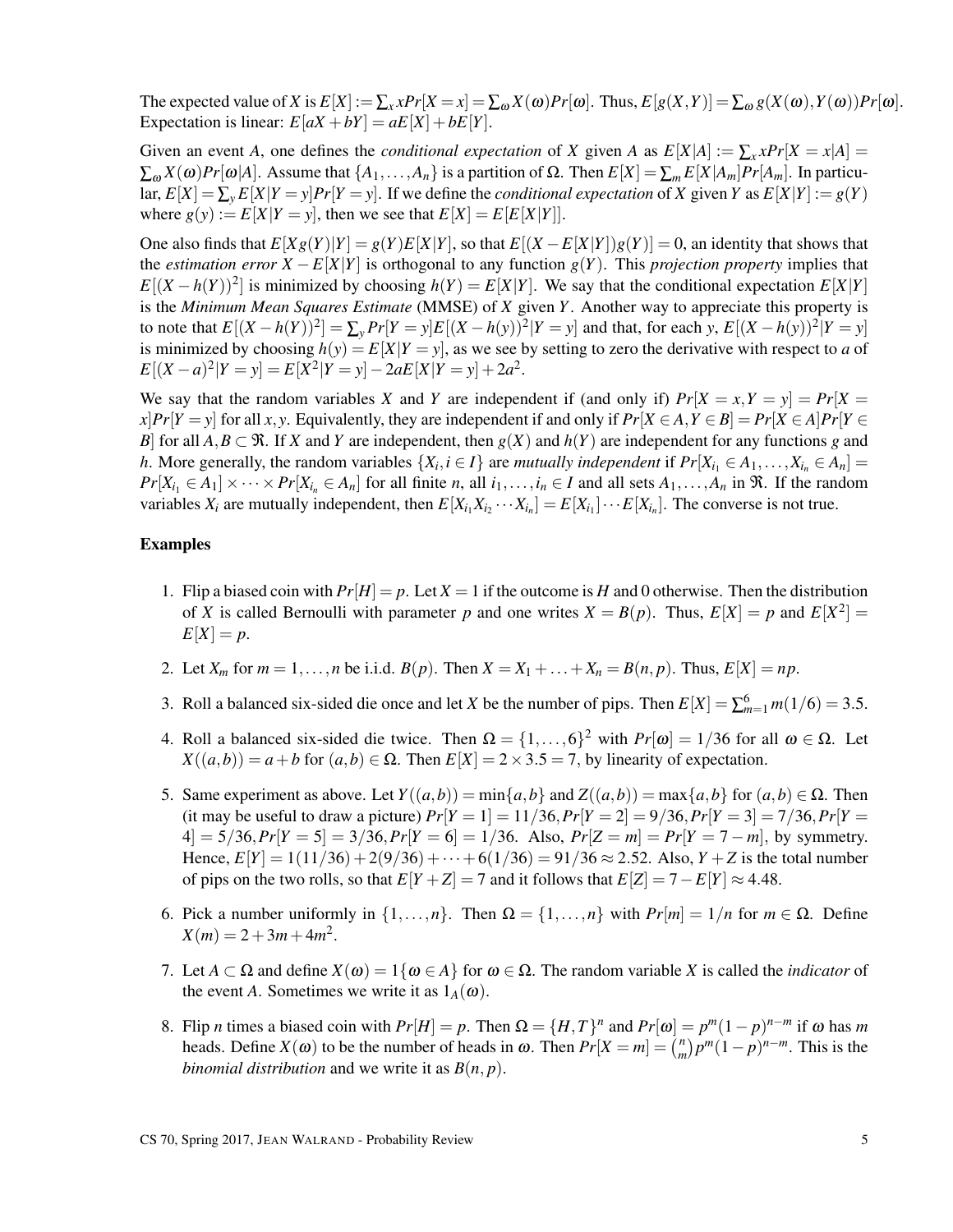- 9. Flip a biased coin with  $Pr[H] = p$  until you get a first *H*. Then  $\Omega = \{1, 2, \ldots\}$  and  $Pr[n] = (1 p)^{n-1}p$ for  $n \geq 1$ . Let  $X(n) = n$ . The distribution of X is called the *Geometric distribution with parameter p*. We designate it by  $G(p)$ .
- 10. A monkey is typing away on a keyboard that has only the 26 letters. After he types 10<sup>12</sup> letters, let *X* be the number of times that the word 'walrand' appears. Then  $E[X] = (10^{12} - 7)(26)^{-7} \approx 124$ . Indeed,  $X = X_1 + \cdots + X_n$  with  $n = 10^{12} - 7$  where  $X_m$  is the indicator of the event that the word 'walrand' appears starting with the *m*-th letter. One has  $E[X_m] = (26)^{-7}$  and  $E[X] = nE[X_1]$ , by linearity of expectation.
- 11. An elevator loads *n* people on the ground floor of a building with *k* +1 floors (including the ground floor 0). Each person chooses one of the *k* other floors independently, with equal probabilities. The probability that no one chooses a particular floor is then  $(1 - 1/k)^n$ . Consequently, if  $X_m$  is the indicator that someone chose floor *m*, one sees that  $E[X_m] = 1 - (1 - 1/k)^n$ . Let  $X = X_1 + \cdots + X_k$  be the number of different floors that people picked. Then, by linearity of expectation,  $E[X] = kE[X_1] =$  $k[1-(1-1/k)^n]$ .
- 12. Let  $X = G(p)$ , so that  $Pr[X = n] = (1 p)^{n-1}p$  for  $n \ge 1$ . Then  $E[X] = 1/p$ .
- 13. Let  $X = G(p)$  and  $Y = G(q)$  be independent. Then  $\min\{X, Y\} = G(r)$  with  $r = 1 (1 p)(1 q)$ .
- 14. We say that *X* is Poisson with parameter  $\lambda > 0$  if  $Pr[X = n] = (\lambda^n)/(n!) \exp\{-\lambda\}$  for  $n \ge 0$ . We write  $X = P(\lambda)$ . Then  $E[X] = \lambda$ .
- 15. Let  $X = P(\lambda)$  and  $Y = P(\mu)$  be independent. Then  $X + Y = P(\lambda + \mu)$ .
- 16. Flip a coin. With probability p, the outcome is H and one defines  $Z = X$ ; otherwise, one defines  $Z = Y$ . Here, *X* and *Y* are two random variables that are independent of the coin flip. Find  $E[Z]$  and  $var(Z)$  in terms of *p* and the mean and variance of *X* and *Y*.
- 17. Assume that  $E[X_{n+1}|X_n] = a + bX_n$  for  $n \ge 1$ . Taking expectation, we get  $E[X_{n+1}] = a + bE[X_n]$ . Hence,  $E[X_2] = a + bE[X_1], E[X_3] = a + bE[X_2] = a + b(a + bE[X_1]) = a(1+b) + b^2E[X_1].$  Continuing in this way, we find that  $E[X_n] = a(1 + b + \cdots + b^{n-2}) + b^{n-1}E[X_1] = a(1 - b^{n-1})/(1 - b) + b^{n-1}E[X_1]$ .
- 18. Diluting. There is a bin with 100 red balls. At step 1, we pick a ball from the bin and replace it with a blue ball. We now have  $X_1 = 99$  red balls and 1 blue ball. We continue in this way and let  $X_n$  be the number of red balls in the bin after *n* steps. At step  $n + 1$ , the likelihood that we pick a red ball is *X<sub>n</sub>*/100. Hence, one has  $E[X_{n+1}|X_n] = X_n - X_n/100 = 0.99X_n$ . Hence,  $E[X_n] = 100(0.99)^n$  for  $n \ge 1$ .
- 19. Mixing. There is a bin with 100 red balls and one with 100 blue balls. At each step, one picks a ball from each bin and puts it in the other bin. Let  $X_n$  be the number of red balls in the first bin at the end of *n* steps. Then  $E[X_{n+1}|X_n] = X_n - (X_n/100)(X_n/100) + (1 - X_n/100)(1 - X_n/100) = 1 + bX_n$  with  $b = 49/50$ . Hence,  $E[X_n] = (1 - b^{n-1})/(1 - b) + b^{n-1}99$ .
- 20. Going Viral. Assume everyone on Tweeter has a random number of friends that has mean  $\mu$ . You tweet a rumor to those friends. Each of them retweets independently with probability *p* to each of their friends, and so on. Let  $X_n$  be the number of people who retweet the rumor at step *n*. Given  $X_n = k$  and the number of friends  $Y_1, \ldots, Y_k$  of these *k* people, we see that  $X_{n+1} = B(Y_1 + \cdots + Y_k, p)$ . Thus,  $E[Xn+1|X_n = k, Y_1, ..., Y_k] = p(Y_1 + ... + Y_k)$ . Hence,  $E[X_{n+1}|X_n = k] = E[p(Y_1 + ... + Y_k)] =$  $pk\mu = p\mu X_n$ . Consequently,  $E[X_{n+1}] = p\mu E[X_n]$  and we conclude that  $E[X_n] = (p\mu)^{n-1}$  for  $n \ge 1$ (because  $X_1 = 1$ ). If  $X = X_1 + X_2 + \cdots$ , we see that  $E[X] < \infty$  if and only if  $p\mu < 1$ .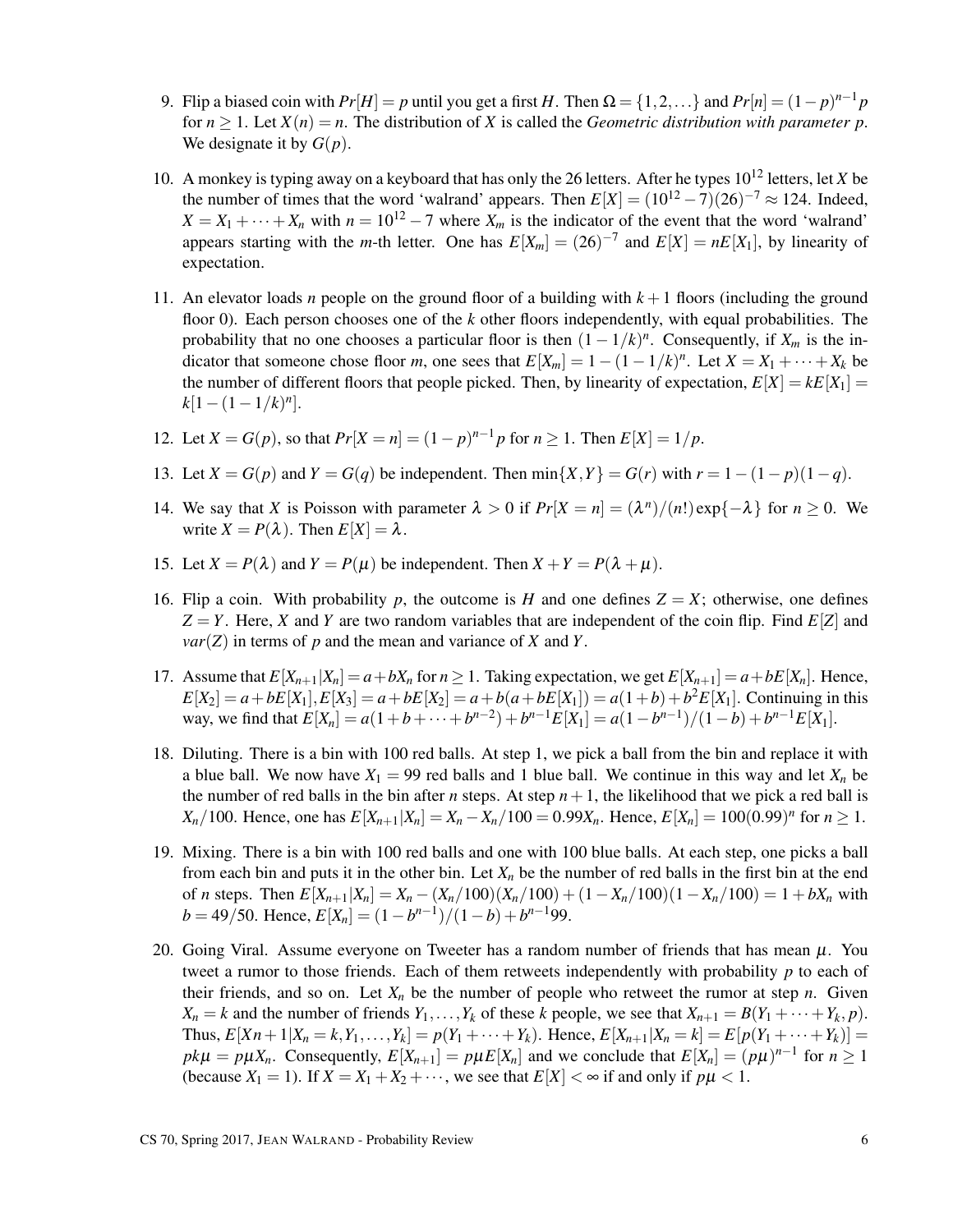### 5 Covariance, Variance, Linear Regression and Estimation

### Review

The *covariance* of two random variables *X* and *Y* is defined as  $cov(X, Y) = E[XY] - E[X]E[Y]$ . The random variables *X* and *Y* are said to be *uncorrelated* if  $cov(X, Y) = 0$ , *positively correlated* if  $cov(X, Y) > 0$  and *negatively correlated* if  $cov(X, Y) < 0$ . Note that if *X* and *Y* are independent, then  $cov(X, Y) = 0$ . The converse is not true. The *variance* of a random variable is defined as  $var(X) = E[X^2] - E[X]^2$ . One has  $var(X + Y) =$  $var(X) + var(Y) + 2cov(X, Y)$ . In particular, if *X* and *Y* are independent, then  $var(X + Y) = var(X) + var(Y)$ . Also,  $var(a+bX) = b^2var(X)$  and  $cov(aX+bY, cV+dW) = accov(X, V) + adcov(X, W) + bccov(Y, V) +$ *bd*.*cov*(*Y*,*W*).

If  $f: \mathfrak{R} \to [0,\infty)$  is nondecreasing and  $f(a) > 0$ , then  $Pr[X \ge a] \le E[f(X)]/f(a)$ . This is Markov's inequality. Chebyshev's inequality states that  $Pr[|X - E[X]| \ge a] \le \nu ar[X]/a^2$ .

The linear function of X that minimizes  $E[(Y-a-bX)^2]$  is  $L[Y|X] := E[Y] + [cov(X,Y)/var(X)](X - E[X])$ . We call this function the LLSE (linear least squares estimate) of *Y* given *X*. In particular, if  $(X, Y)$  is distributed uniformly in the set  $\{(X_m, Y_m), m = 1, \ldots, n\}$ , then  $L[Y|X]$  is called the *linear regression* of *Y* over *X*. Note that this LR is non-Bayesian: it does not assume a prior distribution of  $(X, Y)$  but uses only the observed sample values.

Let  $\{X_m, m \geq 1\}$  be i.i.d. with mean  $\mu$  and variance  $\sigma^2$  and  $A_n := (X_1 + \cdots + X_n)/n$ . Then, Chebyshev implies that  $Pr[|A_n - \mu| \ge \varepsilon] \le \sigma^2/(n\varepsilon^2) = \sigma^2/(n\varepsilon^2)$ . Thus, for all  $\varepsilon > 0$  one has  $Pr[|A_n - \mu| \ge \varepsilon] \to 0$  as  $n \rightarrow \infty$ . This result is called the *weak law of large numbers* (WLLN). Using the same inequality and choosing  $\epsilon$  so that  $n\epsilon^2 = 20\sigma^2$ , i.e.,  $\epsilon = 4.5\sigma/\sqrt{n}$ , we find that  $Pr[|A_n - \mu| \ge 4.5\sigma/\sqrt{n}] \le 5\%$ , which shows that  $[A_n - 4.5\sigma/\sqrt{n}, A_n + 4.5\sigma/\sqrt{n}]$  is a 95%-confidence interval for  $\mu$ . Using the *Central Limit Theorem*, we will be able to replace 4.5 by 2 in the confidence interval (see Section 9).

- 1. Let  $X = B(p)$ . Then  $var(X) = E[X^2] E[X]^2 = E[X] E[X]^2 = p(1-p) \le 1/4$ .
- 2. Let  $X = B(n, p)$ . Then we can write  $X = X_1 + \cdots + X_n$  where the  $X_m$  are i.i.d.  $B(p)$ , so that  $var(X) =$  $np(1-p)$ .
- 3. Let  $\Omega$  be the uniform probability space  $\{1,\ldots,6\}$  and let *X* takes the values  $\{0,0,1,1,2,2\}$  and *Y* the values  $\{0,3,6,12,3,0\}$ , respectively for the different values of  $\omega$ . Thus,  $X(1) = X(2) = 0$  and  $Y(1) = 0, Y(1) = 3$ , etc. Then  $E[X] = (0 + 0 + 1 + 1 + 2 + 2)/6 = 1, E[Y] = (0 + 3 + 6 + 12 + 3 + 12)$  $0/6 = 4$ ,  $E[XY] = (0 + 0 + 6 + 12 + 6 + 0)/6 = 4$ . Hence,  $cov(X, Y) = 0$  and  $L[Y|X] = E[Y] = 4$ . Also,  $Pr[Y = 0|X = 0] = 1/2$  and  $Pr[Y = 3|X = 0] = 1/2$ , so that  $E[Y|X = 0] = 3/2$ . Similarly,  $E[Y|X=1] = 9$  and  $E[Y|X=2] = 3/2$ . We can write  $E[Y|X] = (3/4)(X-1)(X-2) - 9(X-0)(X-1)$  $2) + (3/4)(X-0)(X-1) = -(15/2)X^2 + 15X + 3/2$  since a polynomial that goes through the point  $(x_m, y_m)$  for  $m = 1, \ldots, n$  can be written as  $\sum_{m=1}^n y_m \prod_{k \neq m} [(x - x_k)/(x_m - x_k)].$
- 4. Let *X*, *Y*, *Z* be i.i.d. with mean 0 and variance 1. Then  $L[aX + bY + cZ]dX + eY + fZ] = [(ad + be + bZ] + (ad + bZ) + (ad + bZ)]$  $cf)/(d^2 + e^2 + f^2)[dX + eY + fZ].$
- 5. Let  $\Omega = \{1, 2, 3, 4\}$  be a uniform probability space. Let also  $A = \{1, 2\}, B = \{1, 3\}, C = \{1, 4\}$  and  $X = 1_A, Y = 1_B, Z = 1_C$ . Then, *X*, *Y*, *Z* are pairwise independent, but not mutually independent. They are also identically distributed like *B*(0.5). Note that  $E[XYZ] = 1/4 \neq E[X]E[Y]E[Z]$ . Thus, when we write 'i.i.d.', we mean *mutually independent* and identically distributed, like three coin flips, for instance.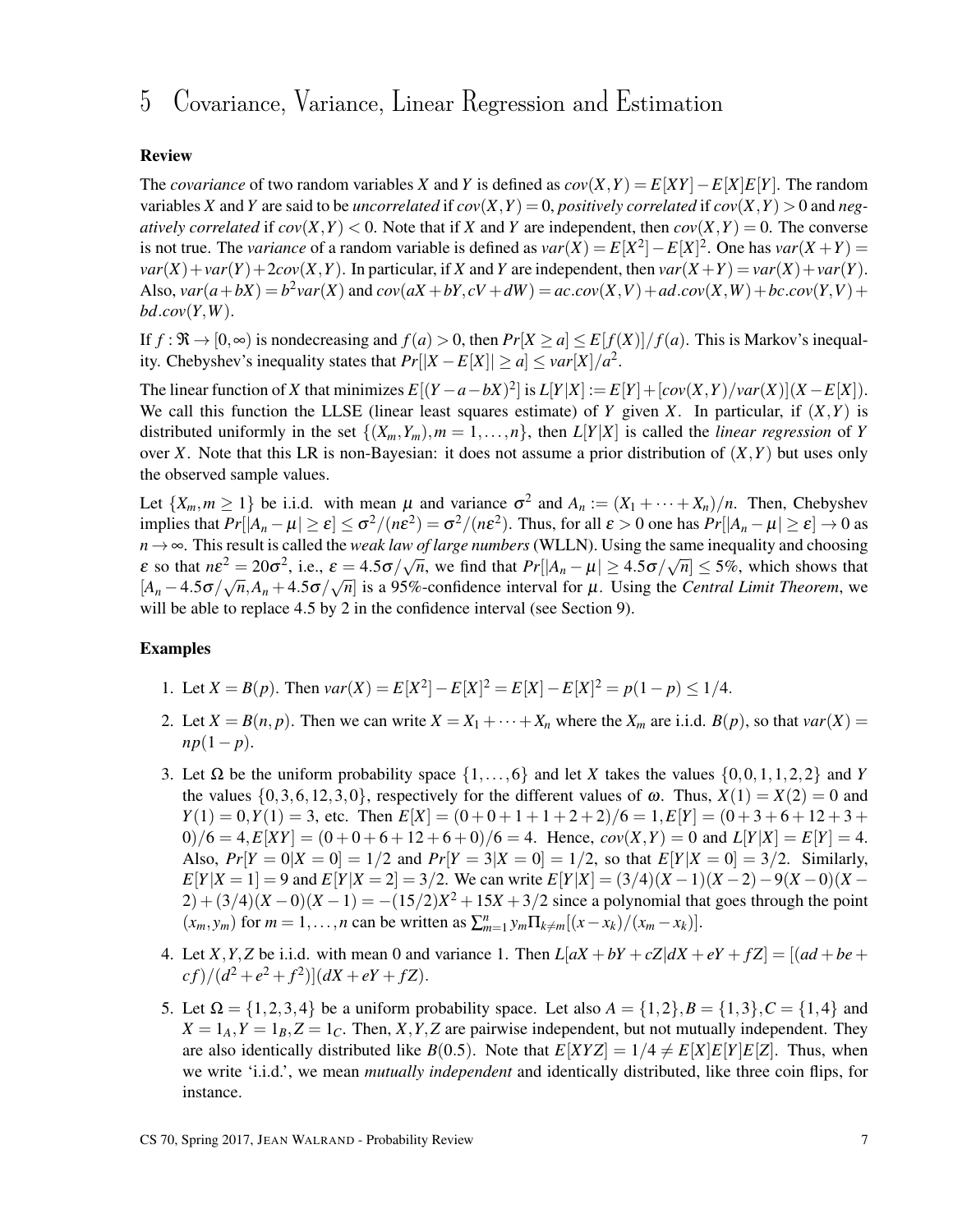- 6. Let  $\{X_1, \ldots, X_n\}$  be pairwise independent. Then  $var(X_1 + \cdots + X_n) = var(X_1) + \cdots + var(X_n)$ .
- 7. Let  $X = B(n, p)$ . Then  $X = X_1 + \cdots + X_n$  where the  $X_m$  are i.i.d.  $B(p)$ . Hence,  $var(X) = n \cdot var(X_1)$  $np(1-p)$ .
- 8. Let  $X = P(\lambda)$ . Then  $E[X(X-1)] = \sum_{n \ge 0} n(n-1)\lambda^n \exp\{-\lambda\}/(n!) = \lambda^2 \sum_{n \ge 2} \lambda^{n-2} \exp\{-\lambda\}/[(n-1)\lambda^n]$ 2)! $]-\lambda^2 \sum_{n\geq 0} \lambda^n \exp\{-\lambda\} / (n!) = \lambda^2$ . Thus,  $E[X^2] - E[X] = \lambda^2$ , so that  $E[X^2] = \lambda^2 + E[X] = \lambda^2 + \lambda^2$ and  $var(X) = E[X^2] - E[X]^2 = \lambda$ .
- 9. Let  $X = G(p)$ . Then  $X = 1 + ZY$  where  $Y = G(p)$  and  $Z = B(1 p)$  are independent. Thus,  $E[X^2] =$  $E[1 + 2ZY + Z^2Y^2] = 1 + 2(1 - p)E[Y] + (1 - p)E[Y^2] = 1 + 2(1 - p)/p + (1 - p)E[X^2]$ . Hence,  $E[X^2] = [1 + 2(1-p)/p]/p = (2-p)/p^2$ . Consequently,  $var(X) = E[X^2] - E[X]^2 = (2-p)/p^2$  $1/p^2 = (1-p)/p^2$ .

## 6 Collisions and Collecting

#### Review

Say that there are *M* different coupons. When you buy a box of cereal, you get coupon *m* with probability  $1/M$  for  $m = 1,...,M$ . It takes  $X_1 = 1$  box to get the first coupon. Then  $X_2 = G((M-1)/M)$  to get a new one, then  $X_3 = G((M-2)/M)$  to get a new one, and so on. Thus, the average number of boxes required to get all the coupons is  $M/M + M/(M-1) + M/(M-2) + \cdots + M = MH(M)$  where  $H(M) := 1 + 1/2 +$  $\cdots + 1/M \approx ln(M) + 0.58$ . The probability that coupon *m* has not been seen in *n* boxes is  $[(M-1)/M]^n =$  $(1-1/M)^n \approx \exp\{-n/M\}$ . Thus, the average number of coupons seen after *n* steps is  $M[1-(1-1/M)^n] \approx$  $M(1 - \exp\{-n/M\}).$ 

One throws *m* balls into  $n > m$  bins, independently and uniformly at random. The probability that there is no collision after 1 ball is 1, after 2 balls is  $(n-1)/n$ , after three balls it is  $[(n-1)/n] \times [(n-2)/n]$ , after four balls it is  $[(n-1)/n] \times [(n-2)/n] \times [(n-3)/n]$ , and so on. The probability of no collision after *m* balls is then  $\prod_{k=1}^{m-1}[(n-k)/n] \approx \prod_{k=1}^{m-1} \exp\{-k/n\} = \exp\{-\sum_{k=1}^{m-1} k/n\} \approx \exp\{-m^2/(2n)\}\.$  Bin *i* is still empty after k steps with probability  $(1 - 1/n)^k$ . Thus, the expected number of empty bins is  $m(1 - 1/n)^k \approx m \exp\{-k/n\}$ . By Markov's inequality, the probability that there is at least one empty bin is at most  $m \exp\{-k/n\}$ .

### Examples

1. Let's use *c* bits as a CRC for *m* files. This means that the *m* files are thrown into  $n = 2<sup>c</sup>$  bins. The probability of no collision is approximately  $exp{-m^2/(2n)}$ , so that the probability of collision is approximately  $1 - \exp\{-m^2/(2n)\} \approx m^2/(2n)$ . If we want the probability to be less than  $\varepsilon$ , we need  $m^2/(2n) \leq \varepsilon$ , i.e.,  $m^2/(2^{c+1}) \leq \varepsilon$ , or  $c \geq 2\log_2(m) - \log_2(\varepsilon) - 1$ . For instance, if  $m = 10^6 \approx 2^{20}$  and  $\varepsilon = 10^{-9}$ , we need  $c \ge 69$ . The implication is that a 7-byte CRC suffices to sign messages or to detect errors in most applications.

### 7 Markov Chains

### Review

A *Markov chain* on the finite state space  $\mathcal{X} = \{1, 2, ..., K\}$  is the random sequence  $\{X_n, n \geq 0\}$  defined by

$$
Pr[X_0 = i_0, X_1 = i_1, \ldots, X_n = i_n] = \pi_0(i_0)P(i_0, i_1)\cdots P(i_{n-1}, i_n)
$$

CS 70, Spring 2017, JEAN WALRAND - Probability Review 8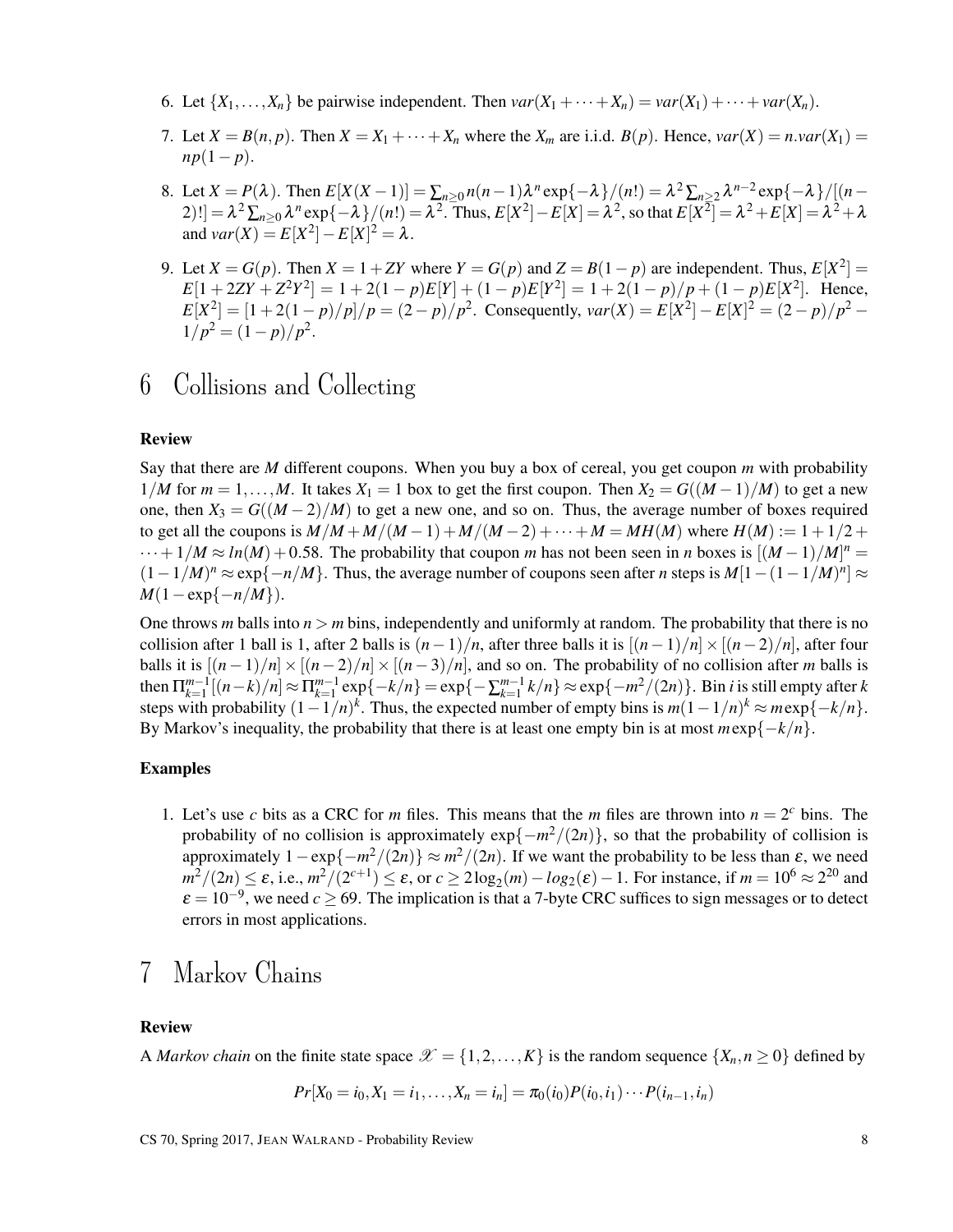where  $\pi_0$  is a probability distribution called the *initial distribution* of the Markov chain and *P* is a  $K \times K$ nonnegative matrix whose rows sum to one. In particular,  $\pi_n(i) := Pr[X_n = i]$  is such that  $\pi_n = \pi_0 P^n$  and  $Pr[X_n = j | X_0 = i] = P^n(i, j).$ 

A MC is *irreducible* if it can go from any state *i* to any other state *j*, possibly in more than one step. It is then *aperiodic* if the return times to some state are coprime. (The return times to any state are then also coprime.)

The distribution  $\pi$  is *invariant* if  $\pi$  solves the *balance equations*  $\pi P = \pi$ . There is a unique invariant distribution if the Markov chain is irreducible. Moreover, the fraction of time in state *i* then converges to  $\pi(i)$  for all *i*. The distribution  $\pi_n$  converges to  $\pi$  if the Markov chain is also aperiodic.

The average time  $\beta(i)$  to enter a set A of states when starting from state *i* satisfies the *first step equations* 

$$
\beta(i) = 1 + \sum_{j} P(i, j)\beta(j), \forall i \notin A
$$

$$
\beta(i) = 0, \forall i \in A.
$$

The probability  $\alpha(i)$  of entering a set A of states before a disjoint set B of states when staring from state *i* satisfies the *first step equations*

$$
\alpha(i) = \sum_{j} P(i, j) \alpha(j), \forall i \notin A \cup B
$$
  
\n
$$
\alpha(i) = 1, \forall i \in A
$$
  
\n
$$
\alpha(i) = 0, \forall i \in B.
$$

Note that we call the equations both for  $\alpha$  and  $\beta$  first step equations even though they are not the same. The justification for the terminology is that in both cases one conditions on what happens in the first step of the MC.

- 1. The MC on  $\{0,1\}$  with  $P(0,1) = P(1,0) = a$  and  $P(0,0) = P(1,1) = 1-a$  with  $a \in [0,1]$  is irreducible if  $a > 0$  and aperiodic if  $0 < a < 1$ . The invariant distribution is  $\pi = [0.5, 0.5]$  when  $a > 0$ .
- 2. The MC on  $\{0,1\}$  with  $P(0,1) = a$  and  $P(1,0) = b$  with  $a,b \in [0,1]$  is irreducible if  $a,b > 0$  and is then aperiodic if  $a \neq 1$  or  $b \neq 1$ . The invariant distribution is  $\pi = [b/(a+b), a/(a+b)]$  when  $a, b > 0$ .
- 3. You flip a fair coin until you get two heads in a row. The average number of flips is 6.
- 4. You roll a balanced six-sided die until the sum of the last two rolls is equal to 8. The average number of rolls is about 8.4.
- 5. In each step, you get up one rung of a ladder with probability *p*; otherwise, you fall back to the ground. The average number of step to reach rung 20 is  $(p^{-20} - 1)/(1 - p)$ .
- 6. At each step, you win one dollar with probability *p*; otherwise you lose it. Starting with *n* dollars, the probability your fortune reaches  $M > n$  before it reaches  $0$  is  $(1 - \rho^n)/(1 - \rho^M)$  where  $\rho = (1 - p)p^{-1}$ .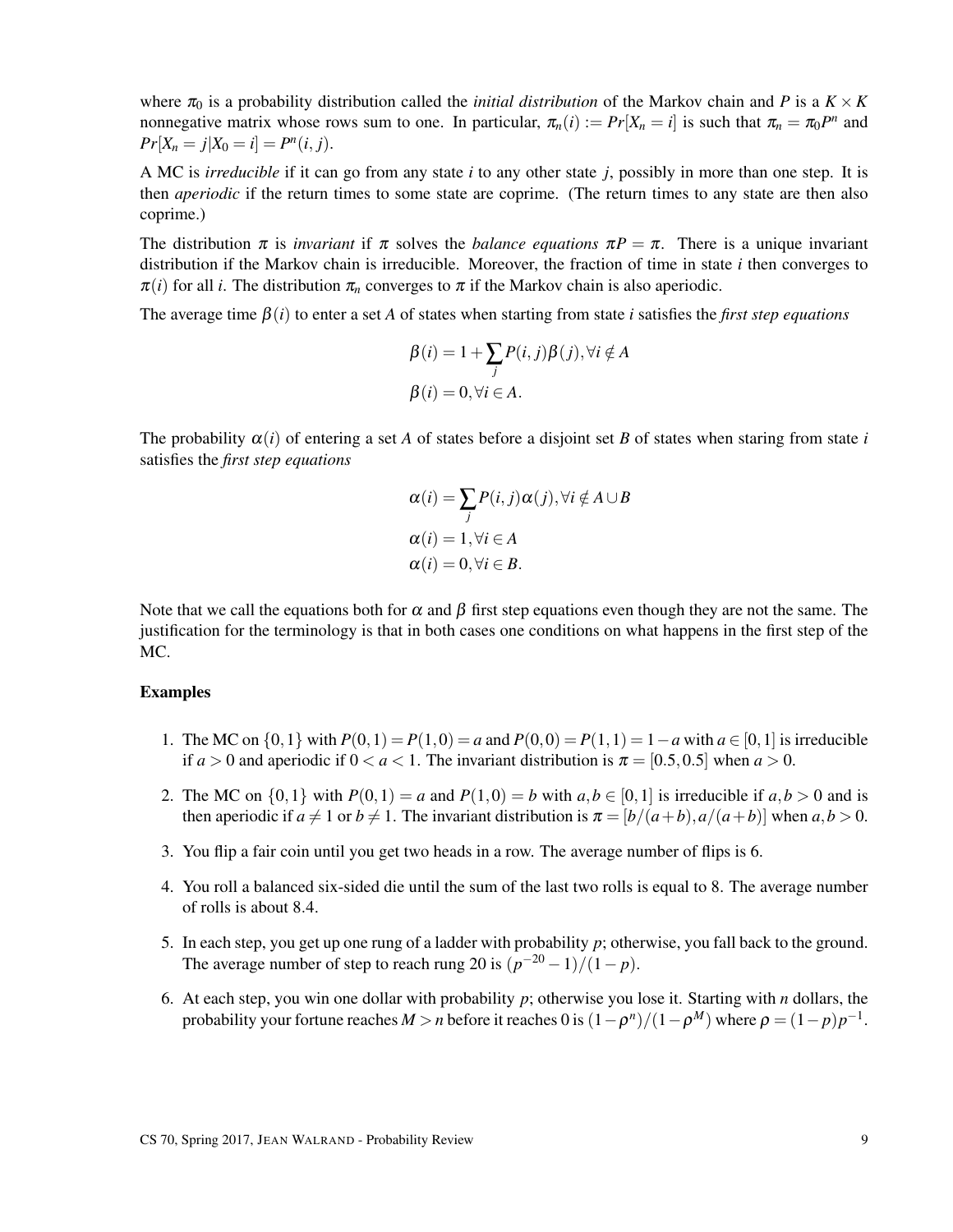### 8 Continuous Probability

### Review

Imagine choosing a real number *X* uniformly in [0,1]. Clearly  $Pr[X = x] = 0$  for all  $x \in [0,1]$ . This would be the same if we chose the number uniformly in  $[0,2]$ . Thus, the probability of individual outcomes does not describe properly the random experiment. Instead, one starts by defining the probability of events. For choosing uniformly in [0,1], one defines  $Pr[[a,b]] = b - a$ , for  $0 \le a \le b \le 1$ . One extents that definition by additivity to any (countable) union of intervals. For instance,  $Pr[[0,0.3] \cup [0.7,0.9]] = 0.5$ . Thus, for a finite or countable sample space  $\Omega$ , one starts by defining the probability of each outcome  $\omega$  and one then defines the probability of an event as the sum of the probabilities of the outcomes it contains. For an uncountable sample space  $\Omega$ , one starts by defining the probability of its events.

Let  $f: \mathfrak{R} \to [0, \infty)$  be a function such that  $\int_{-\infty}^{\infty} f(x) dx = 1$ . Define a random variable *X* such that  $Pr[x <$  $X < x + \varepsilon$   $\approx f(x)\varepsilon$  for  $\varepsilon \ll 1$ . Then  $F(x) := Pr[X \le x] = \int_{-\infty}^{x} f(y) dy$ . Thus,  $f(x)$  is the derivative of  $F(x)$ . One calls  $f(x)$  the *probability density function* (pdf) of *X* and  $F(x)$  the *cumulative distribution function* (cdf) of *X*. Sometimes one writes  $f_X(x) := f(x)$  and  $F_X(x) := F(x)$  to specify that the pdf and cdf are those of the random variable *X*. This is convenient when one deals with more than one random variable. Then  $E[X] = \int x f_X(x) dx$  and  $E[h(X)] = \int h(x) f_X(x) dx$ .

### Examples

- 1.  $X = U[a, b]$  iff  $f_X(x) = (b a)^{-1} \{a < x < b\}$ . Consequently,  $E[X] = \int_a^b x(b a)^{-1} dx = (a + b)/2$ .
- 2.  $X = Expo(\lambda)$  iff  $f_X(x) = \lambda \exp\{-\lambda x\}1\{x \ge 0\}$ . Consequently,  $E[X] = \int_0^\infty x\lambda \exp\{-\lambda x\}dx = -\int_0^\infty d\exp\{-\lambda x\}dx$  $\lambda^{-1}$ .
- 3. One shoots a dart uniformly in a circle with radius *r*. Let *X* be the distance of the dart to the center. Then  $F_X(x) = (\pi x^2)/(\pi r^2) = x^2/r^2$  for  $0 \le x \le r$ . Hence,  $f_X(x) = 2x/r^2 1\{0 \le x \le r\}$  and  $E[X] = 2r/3$ .
- 4. Define  $Y = a + bX$ , for some *a* and some  $b > 0$ . Then  $f_Y(y)\varepsilon = Pr[y < a + bX < y + \varepsilon] = Pr[\frac{y-a}{b} < a + bX]$  $X < \frac{y-a}{b} + \frac{\varepsilon}{b}$ ] =  $f_X(\frac{y-a}{b})$  $\left(\frac{-a}{b}\right)\frac{\varepsilon}{b}$ . Thus,  $f_Y(y) = \frac{1}{b}f_X(\frac{y-a}{b})$  $\frac{-a}{b}$ ).
- 5. Let *X* and *Y* be two independent random variables and  $W = \max\{X, Y\}$ . Then  $F_W(w) = Pr[W \leq w]$  $Pr[X \le w]$ *Pr*[*Y*  $\le w$ ] = *F<sub>X</sub>*(*w*)*F<sub>Y</sub>*(*w*).
- 6. Let *X* and *Y* be two independent random variables and  $V = min\{X, Y\}$ . Then  $1 F_V(v) = Pr[V >$  $v = Pr[X > v]Pr[Y > v] = (1 - F_X(v)][1 - F_Y(v)].$
- 7. Let *X* and *Y* be two independent random variables and  $Z = X + Y$ . Then,  $f_Z(z)\varepsilon = Pr[z < Z <$  $|z+\varepsilon| = \int_{-\infty}^{\infty} Pr[x < X < x + dx, z - x < Y < z - x + \varepsilon] = \int_{-\infty}^{\infty} f_X(x) f_Y(z-x) \varepsilon dx$ . Hence,  $f_Z(z) =$  $\int_{-\infty}^{\infty} f_X(x) f_Y(z-x) dx$ .
- 8. Assume that with probability *p* the random variable *X* has pdf  $f_0(x)$  and it has pdf  $f_1(x)$  otherwise. Given *X* = *x*, the probability that it has pdf  $f_0$  is  $[p f_0(x)]/[p f_0(x) + (1-p) f_1(x)]$ .
- 9 Gaussian and CLT

### Review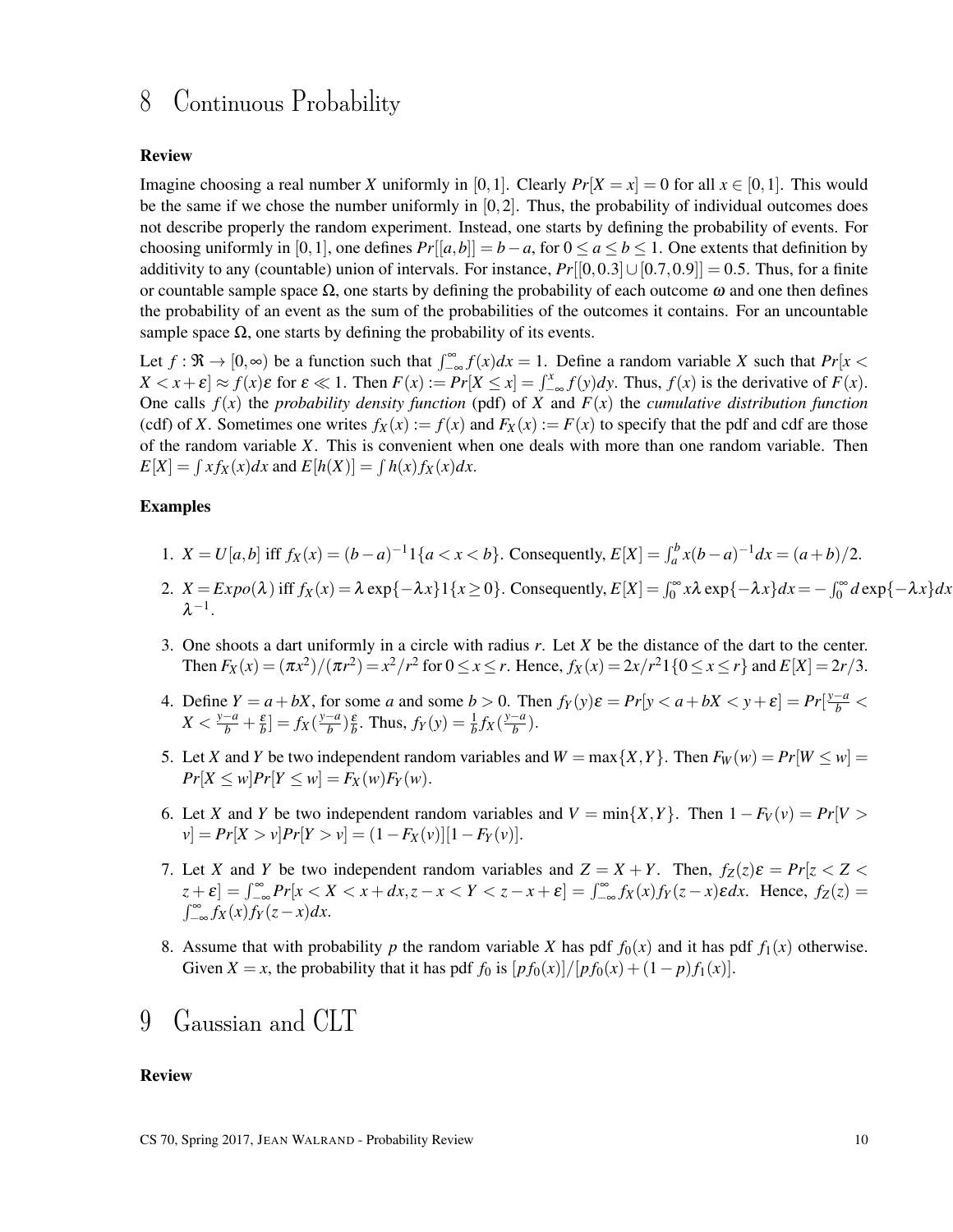A random variable *X* is  $\mathcal{N}(0,1)$  iff its pdf is  $f_X(x) = (1/$ √  $(2\pi)$  exp $\{-x^2/2\}$ . One can verify that  $E[X] = 0$ and *var*(*X*) = 1. By definition, the random variable  $Y = \mu + \sigma X$  is then  $\mathcal{N}(\mu, \sigma^2)$ . Then  $E[Y] = \mu + \sigma X$  $\sigma E[X] = \mu$  and  $var(Y) = \sigma^2 var(X) = \sigma^2$ . Also, one can check that  $f_Y(y) = (1/\sqrt{2\pi\sigma^2}) exp{- (y - \sigma^2)}$  $(\mu)^2/(2\sigma^2)$  by Example 4 of the previous section. This is the *bell-shaped* pdf.

If  $X = \mathcal{N}(\mu, \sigma^2)$ , then  $Pr[X > \mu + 2\sigma] \approx 2.5\%$  and  $Pr[|X - \mu| > 2\sigma] \approx 5\%$ . Also,  $Pr[X > \mu + 1.65\sigma] \approx 5\%$ and  $Pr[|X - \mu| > 1.65\sigma] \approx 10\%$ . Note that Chebyshev shows that  $Pr[|X - \mu| > 2\sigma] \le 1/4 = 25\%$ , which is a very loose bound. This is why the CLT (see below) provides smaller confidence intervals than Chebyshev. To get 5% using Chebyshev, we have to write  $Pr[|X - \mu| \ge 4.5\sigma] \le 1/(4.5)^2 \approx 5\%$ .

The *Central Limit Theorem* (CLT) states that if the  $X_n$  are i.i.d. with mean  $\mu$  and variance  $\sigma^2$  and if  $A_n = (X_n, Y_n)$  $(X_1+\cdots+X_n)/n$ , then  $[A_n-\mu]\sqrt{n} \approx \mathcal{N}(0,\sigma^2)$  when  $n \gg 1$ . Thus, we see that  $Pr[|A_n-\mu|\sqrt{n} > 2\sigma] \approx 5\%$ , so that  $Pr[A_n-2\sigma/\sqrt{n} \leq \mu \leq A_n+2\sigma/\sqrt{n}] \approx 95\%$ . Hence,  $[A_n-2\sigma/\sqrt{n}, A_n+2\sigma/\sqrt{n}]$  is a 95%-confidence interval for  $\mu$ .

One can show that if  $X = \mathcal{N}(\mu_1, \sigma_1^2)$  and  $Y = \mathcal{N}(\mu_2, \sigma_2^2)$  are independent, then  $X + Y = \mathcal{N}(\mu_1 + \mu_2, \sigma_1^2 + \sigma_2^2)$  $\sigma_2^2$ ). Intuitively, *X* and *Y* are both sums of many small independent random variables, so that *X* + *Y* is also, and should therefore be Gaussian. The mean and variance are the sum of those of *X* and *Y*.

The Law of Large Numbers implies that if the  $X_m$  are i,i.d. with mean  $\mu$  and variance  $\sigma^2$ , then  $A_n =$  $(1/n)\sum_{m=1}^{n} X_m \approx \mu$  and  $s_n^2 := (1/n)\sum_{m=1}^{n} (X_m - A_n)^2 \approx \sigma^2$ . Thus, replacing the standard deviation  $\sigma$  by  $s_n$ in the confidence intervals, we see that  $[A_n - 2s_n/\sqrt{n}, A_n + 2s_n/\sqrt{n}]$  is a 95%-confidence interval for  $\mu$  when *n* is large enough. In practice, one has to be a bit careful because  $s_n$  may be a poor estimate of  $\sigma$  when *n* is not large enough. Use with care and at your own risk!

#### Examples

1. Let  $X = X_1 + \cdots + X_n$  where the  $X_m$  are i.i.d.  $B(p)$ . Let also  $A_n = (X_1 + \cdots + X_n)/n$ . We saw that  $[A_n - 2\sigma/\sqrt{n}, A_n + 2\sigma/\sqrt{n}]$  is a 95%-confidence interval for  $E[X_1] = p$ . Since  $\sigma^2 = \text{var}(X_1) = p(1 - \sigma^2)/2$  $p$ )  $\leq 1/4$ , one has  $\sigma \leq 1/2$ , and it follows that  $[A_n - 1/\sqrt{n}, A_n + 1/\sqrt{n}]$  is a 95%-confidence interval for *p*.

### 10 Some Important Distributions

1. **Bernoulli with parameter**  $p : B(p)$ 

$$
Pr[X = 1] = p; Pr[X = 0] = 1 - p
$$
. Mean = p; variance =  $p(1 - p)$ .

2. **Uniform in**  $\{1, 2, ..., n\} : U[1, ..., n]$ 

$$
Pr[X = m] = 1/n, m = 1, ..., n.
$$
 Mean =  $(n+1)/2$ ; variance =  $(n^2 - 1)/12$ .

3. **Binomial with parameters**  $n, p : B(n, p)$ 

$$
Pr[X = m] = {n \choose m} p^m (1-p)^{n-m}, m = 0, ..., n.
$$
 Mean = np; variance =  $np(1-p)$ .

4. Geometric with parameter  $p: G(p)$ 

$$
Pr[X = n] = (1-p)^{n-1}p, n = 1, 2, \dots
$$
 Mean =  $1/p$ , variance =  $(1-p)/p^2$ .

5. Poisson with parameter  $\lambda$ :  $P(\lambda)$ 

$$
Pr[X = n] = (\lambda^n/n!)e^{-\lambda}, n = 0, 1, 2, \dots
$$
 Mean =  $\lambda$ , variance =  $\lambda$ .

CS 70, Spring 2017, JEAN WALRAND - Probability Review 11